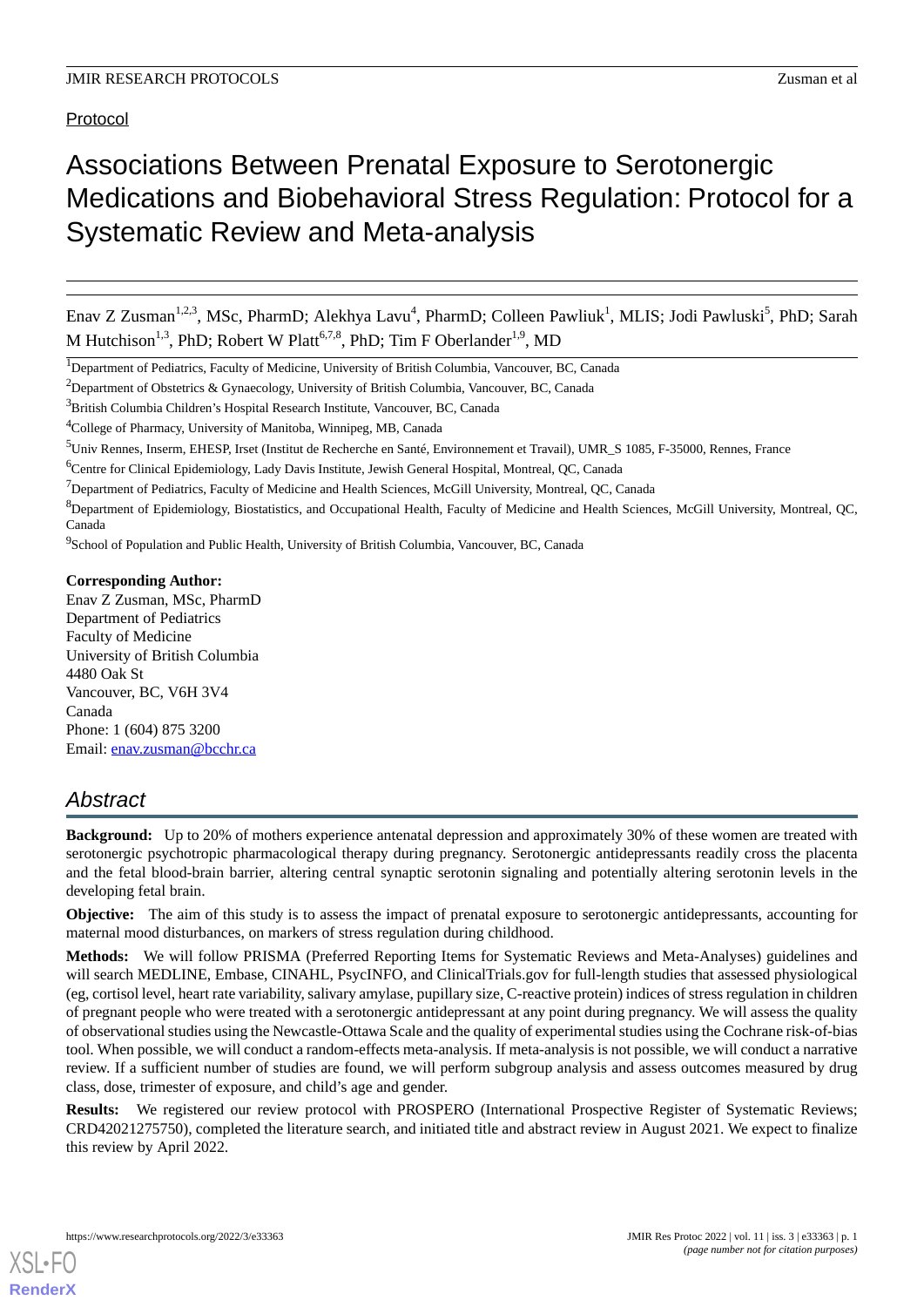#### **JMIR RESEARCH PROTOCOLS** *Zusman et al.*

**Conclusions:** Findings should identify the impact of prenatal antidepressant effects on stress regulation and distinguish it from the impact of prenatal exposure to maternal mood disturbances. This review should inform decisions about serotonergic antidepressant use during pregnancy.

**Trial Registration:** PROSPERO CRD42021275750; https://www.crd.york.ac.uk/prospero/display\_record.php?RecordID=275750 **International Registered Report Identifier (IRRID):** PRR1-10.2196/33363

(JMIR Res Protoc 2022;11(3):e33363) doi: [10.2196/33363](http://dx.doi.org/10.2196/33363)

#### **KEYWORDS**

pregnancy; serotonergic medications; antidepressants; stress regulation; systematic review; meta-analysis

# *Introduction*

#### **Background**

Up to 20% of mothers experience antenatal depression and approximately 30% of these women are treated with a serotonergic antidepressant during pregnancy [[1,](#page-4-0)[2](#page-4-1)]. Selective serotonin reuptake inhibitors (SSRI) are the most common serotonergic medications prescribed [\[3](#page-4-2)-[7\]](#page-4-3). They readily cross the placenta and the fetal blood-brain barrier, potentially altering serotonin (or 5-hydroxytryptamine [5-HT]) signaling in the fetal brain [\[8](#page-4-4)[-14](#page-4-5)], and such exposure has been paradoxically reported to be associated with an increased risk for anxiety, attention, and behavioral disorders in children of mothers with depression treated with an SSRI during pregnancy [[15](#page-4-6)[-17](#page-4-7)]. Importantly, childhood behaviors have been associated with altered indices of stress regulation [[18](#page-5-0)[-21](#page-5-1)], raising critical questions about whether prenatal exposure to serotonergic psychotropic medications alters stress reactivity, thereby contributing to an increased risk for behavioral disturbances.

Long before 5-HT becomes a neurotransmitter in the mature brain, it plays a role as a neurodevelopmental signal regulating cell growth and function [\[22](#page-5-2)[,23](#page-5-3)]. In the fetal brain, 5-HT and its receptors are overexpressed and widespread in regions where they are absent in adults, pointing to a time-dependent specificity to 5-HT expression during development [[24](#page-5-4)[,25](#page-5-5)]. Early 5-HT alterations, either via pharmacological, genetic, or other manipulations, potentially alter these processes via the presynaptic, membrane-bound serotonin transporter protein (5-HTT), the target of SRI antidepressants. 5-HTT is a key regulator of brain 5-HT [\[26](#page-5-6),[27\]](#page-5-7).

Serotonin is central to the development and function of two key stress response systems—the locus-coeruleus-norepinephrine (autonomic nervous system [ANS]) and the hypothalamic-pituitary-adrenal (HPA) systems [\[28](#page-5-8)-[30\]](#page-5-9), which may illustrate sites affected by prenatal exposure to serotonin reuptake inhibitors on stress responses [\[31](#page-5-10)[-33](#page-5-11)]. The relationship between 5-HT and stress reactivity is bidirectional; stressors appear to alter 5-HT metabolism as well as bias how one copes with subsequent stressful challenges [\[32](#page-5-12),[34\]](#page-5-13). ANS activation leads to a rapid "flight or fight" response, in turn leading to increased cardiac activity (heart rate) and release of catecholamines (norepinephrine) [[35\]](#page-5-14). Central to our understanding of how prenatal exposure to serotonergic medications such as antidepressants influences early brain development is understanding the diverse roles the neurotransmitter 5-HT plays in early brain development, stress

effects of adverse experience [[42\]](#page-5-21). Early differences in maternal care alter central 5-HT levels that change HPA axis stress function, reflected as an altered capacity to regulate stress responses [\[40](#page-5-19),[43\]](#page-6-0).

the HPA axis [[37](#page-5-16)[,38](#page-5-17)].

Considering the importance of serotonin in neurodevelopment, it is conceivable that early changes to 5-HT, secondary to prenatal serotonergic medication exposure or maternal mood disorders, could have developmental consequences [\[26](#page-5-6),[44\]](#page-6-1) and may modify the formation and function of key stress regulatory systems such as the ANS and HPA axis in ways that may affect subsequent responses to stress challenges and may have life-long implications for the offspring's health and behavior. Understanding relationships between stress response systems and children's behavior may provide essential insight into the developmental origins of physiological processes that contribute to disrupted behavior. Taken together, it is possible that prenatal exposure to serotonergic psychotropic medications used to manage mood disturbances during pregnancy could alter stress reactivity/regulation in offspring.

regulation, and mental health [[23](#page-5-3)[,28](#page-5-8),[36\]](#page-5-15). Prenatal maternal mood disturbances, the very disorders that lead to antidepressant treatment, have also been shown to shape the development of

5-HT and cardiovascular/autonomic stress regulation are highly interrelated via links between reflex control of parasympathetic outflow to the heart and other organs that involve central 5-HT1A receptors located in the vicinity of preganglionic vagal neurons. Further, 5-HT3 receptors are implicated in afferent regulation of central sympathetic and parasympathetic tone [\[39](#page-5-18)]. The development and function of the HPA stress response and the serotonergic regulatory systems are highly interrelated and exquisitely sensitive to the effects of early adverse experience [[40,](#page-5-19)[41\]](#page-5-20). Serotonin influences how an individual copes with subsequent social stressors and plays a role in mediating the

#### **Objectives**

Our study aims to assess the impact of prenatal exposure to serotonergic medications, and distinguish these effects from the impact of maternal mood disturbances on neonatal, infant, childhood, and adolescent indices of stress regulation.

# *Methods*

#### **Overview**

We will adhere to the PRISMA (Preferred Reporting Items for Systematic Reviews and Meta-Analyses) guidelines for reporting systematic reviews [[45\]](#page-6-2) and have used the PRISMA for

 $XSI - F($ **[RenderX](http://www.renderx.com/)**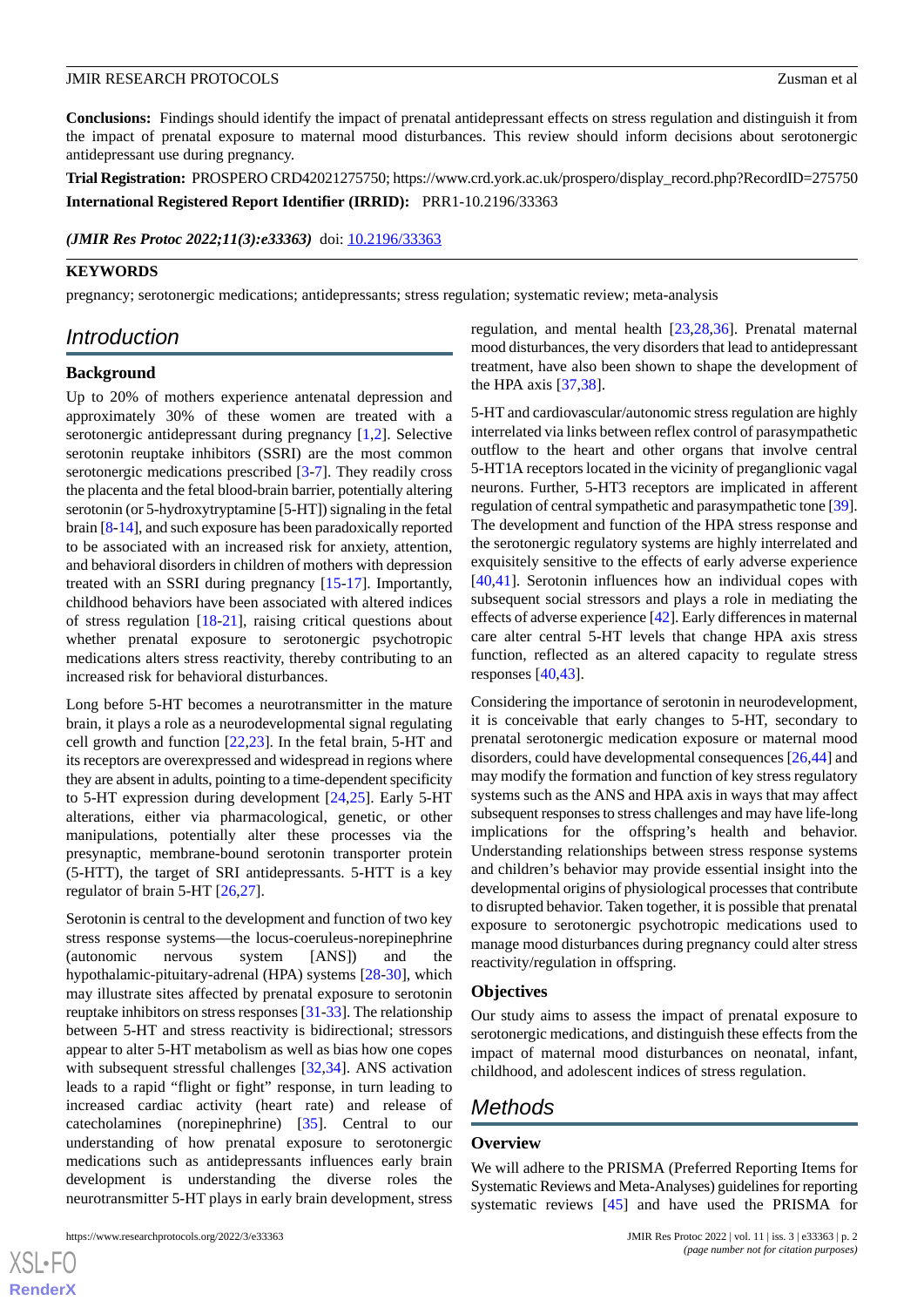#### **JMIR RESEARCH PROTOCOLS** *Zusman et al.*

systematic review protocols (PRISMA-P) [[46\]](#page-6-3). Our research protocol was designed a priori, defining methods for searching the literature, including and examining articles, and extracting and analyzing data.

#### **Eligibility Criteria**

#### *Inclusion Criteria*

This systematic review will consider studies that included pregnant people diagnosed with prenatal mood disorders (depression and/or anxiety) who were exposed to serotonergic medications at any point during pregnancy. We will assess stress regulation outcomes in the offspring and the way they relate to behavior. We will include monopharmacy use of antidepressants. We will include both singleton and multiple gestation pregnancies as well as both nulliparous and multiparous pregnancies. We will include intervention studies (randomized controlled trials, pre-post trials) and observational trials (case-control studies, cross-sectional studies, cohort studies, case reports or case series). We will only include full-text studies published in English or French. Studies that meet our inclusion criteria will be included in this review.

#### *Exclusion Criteria*

<span id="page-2-0"></span>We will exclude polypharmacy use of multiple antidepressant medications from several classes, as well as animal studies, gray literature (including theses and dissertations), review

studies, letters to the editor, conference abstracts, and posters. If we come across different studies that include the same population and outcome, the study that involves a longer follow-up will be included.

#### **Outcome Measures**

We will assess physiological outcomes and how they relate to each other. Specifically, our outcome includes the following physiological outcomes: cortisol, heart rate variability, salivary amylase, pupillary size, C-reactive protein (CRP), and immunological biomarkers (cytokines, chemokines, lymphokines, IL-6, etc).

#### **Information Sources and Literature Search**

We developed our search strategy with the consultation of a librarian and will search the literature by population and intervention ([Table 1](#page-2-0)). The following databases will be searched: MEDLINE (Ovid), Embase (Ovid), CINAHL (EBSCOhost), PsycINFO (EBSCOhost), and ClinicalTrials.gov. We will use both Medical Subject Headings (MeSH) terms and keywords. Our search strategy for the MEDLINE database is outlined in [Multimedia Appendix 1.](#page-4-8) We will adjust the MeSH terms and keywords used to accommodate the different databases' requirements and limitations. We will limit our search to studies published in English or French. We will not limit for year of publication and will include original studies of all study types.

**Table 1.** Eligibility criteria to be included in the review.

| Item                  | Criteria                                                                                                                                                                                                                                                                                                                                                                                                                                                                                                                  |
|-----------------------|---------------------------------------------------------------------------------------------------------------------------------------------------------------------------------------------------------------------------------------------------------------------------------------------------------------------------------------------------------------------------------------------------------------------------------------------------------------------------------------------------------------------------|
| Population            | Pregnant people diagnosed with antepartum depression, prenatal depression, or maternal mood disorders                                                                                                                                                                                                                                                                                                                                                                                                                     |
| Intervention/exposure | Exposure to a serotonergic drug:                                                                                                                                                                                                                                                                                                                                                                                                                                                                                          |
|                       | SSRI <sup>a</sup> : citalopram, escitalopram, fluoxetine, fluvoxamine, paroxetine, sertraline<br>$SNRIb$ : desvenlafaxine, duloxetine, levomilnacipran, venlafaxine<br>Second-generation antipsychotics: aripiprazole, brexpiprazole, olanzapine, quetiapine, risperidone<br>Serotonin modulators: trazodone, vilazodone, vortioxetine<br>Tricyclic antidepressants: amitriptyline, clomipramine, desipramine, doxepin, imipramine, nortriptyline,<br>trimipramine<br>5-HT1A (serotonin receptor) agonist: buspirone<br>٠ |
| Comparison/control    | None                                                                                                                                                                                                                                                                                                                                                                                                                                                                                                                      |
| Outcome               | Physiological outcomes: cortisol, cardiac autonomic function (heart rate variability, pre-ejection period), salivary<br>amylase, pupillary size, C-reactive protein, immunological biomarkers (cytokines, chemokines, lymphokines,<br>$IL-6$ ).                                                                                                                                                                                                                                                                           |

<sup>a</sup>SSRI: selective serotonin reuptake inhibitor.

<sup>b</sup>SNRI: serotonin–norepinephrine reuptake inhibitor.

We will use the following keywords and MeSH terms: Pregnancy Trimesters/ or Pregnancy/ or Pregnancy Trimester, Third/ or pregnancy.mp. or Pregnancy Trimester, First/ or Pregnancy, or Pregnancy Trimester, Second/, pregnant.mp. or Pregnant Women/, or gestation.mp. or perinatal.mp. or prenatal.mp. or pregnant\* AND Depression/ or depressive disorder/ or depressive disorder, major/ or depressive disorder, treatment-resistant/ or Anxiety Disorders/ or Anxiety/ or anxiety.mp., or Mood Disorders/, AND antidepressants.mp. or Antidepressive Agents/, serotonergic drugs.mp. or Serotonin Agents/, selective serotonin reuptake inhibitors.mp. or Serotonin Uptake Inhibitors/, citalopram.mp. or Citalopram/,

https://www.researchprotocols.org/2022/3/e33363 JMIR Res Protoc 2022 | vol. 11 | iss. 3 | e33363 | p. 3

[XSL](http://www.w3.org/Style/XSL)•FO **[RenderX](http://www.renderx.com/)**

escitalopram.mp. or Citalopram/, fluoxetine.mp. or Fluoxetine/, fluvoxamine.mp. or Fluvoxamine/, paroxetine.mp. or Paroxetine/, sertraline.mp. or Sertraline/, "Serotonin and Noradrenaline Reuptake Inhibitors"/ or Serotonin Uptake Inhibitors/ or serotonin-norepinephrine reuptake Inhibitor.mp., desvenlafaxine.mp., or Desvenlafaxine Succinate/, duloxetine.mp. or Duloxetine Hydrochloride/, levomilnacipran.mp. or Levomilnacipran/, venlafaxine.mp. or Venlafaxine Hydrochloride/, Antipsychotic Agents/ or Second generation antipsychotics.mp., aripiprazole.mp., or Aripiprazole/, brexpiprazole.mp., olanzapine.mp., or Olanzapine/, quetiapine.mp. or Quetiapine Fumarate,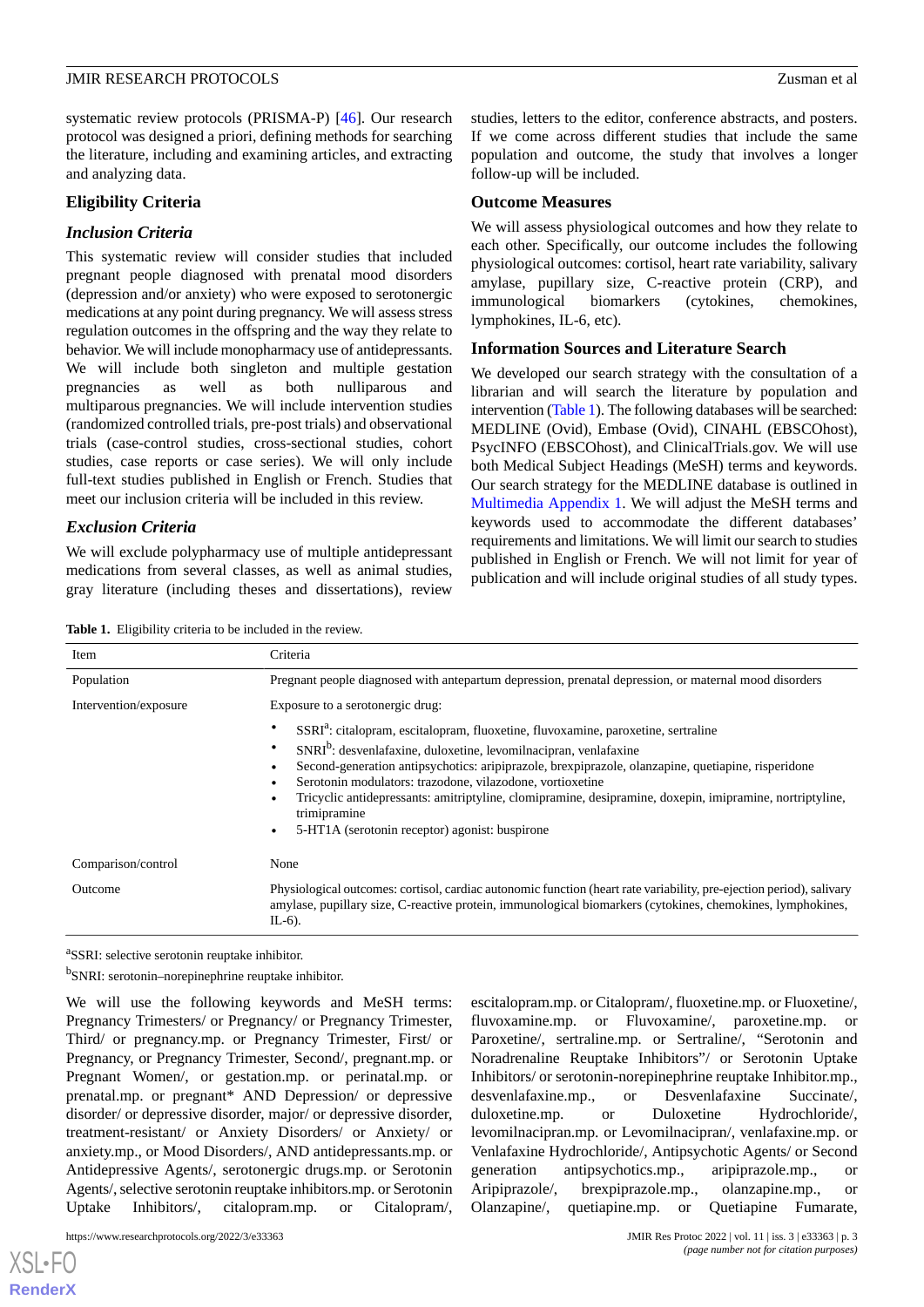#### **JMIR RESEARCH PROTOCOLS** *Zusman et al.*

risperidone.mp. or Risperidone/, Serotonin Modulators.mp., trazodone.mp., or Trazodone/, vilazodone.mp. or Vilazodone Hydrochloride/, vortioxetine.mp. or Vortioxetine/, tricyclic antidepressants.mp. or Antidepressive Agents, Tricyclic/, amitriptyline.mp. or Amitriptyline/, clomipramine.mp. or Clomipramine/, desipramine.mp. or Desipramine/, doxepin.mp. or Doxepin/, imipramine.mp. or Imipramine/, nortriptyline.mp. or Nortriptyline/, trimipramine.mp. or Trimipramine/ or buspirone.mp. or Buspirone/.

We will conduct a manual search of the journals *Psychoneuroendocrinology*, *Early Human Development*, *Neuroscience*, and *Neuroscience & Biobehavioral Reviews*, as well as a forward and backward citation search through Google Scholar [\[47](#page-6-4)] on all included papers to locate additional papers that may have been missed in our literature search.

#### **Study Selection Process**

Using our predetermined selection criteria, two authors (EZZ and AL) will independently screen all retrieved papers at level 1 (title and abstract) for inclusion in the study using Covidence, a screening and data extraction tool for systematic reviews [[48\]](#page-6-5). Once a list of studies is determined, the selected papers will be reviewed at level 2 (full text) to select a final list of review studies. Screening questions can be found in [Multimedia](#page-4-9) [Appendix 2.](#page-4-9) At any point, authors will meet to discuss discrepancies and a third author (SH) will be consulted if disagreement occurs.

#### **Data Collection Process**

Two authors (EZZ and AL) will independently extract the following information from all included studies: year of publication, country, sample size, study design, study setting, trimester of pregnancy, drug exposure class, drug exposure generic name, drug dose, cortisol level (diurnal), cortisol level (stress challenge), heart rate variability, salivary amylase, pupillary size, CRP, cytokines, chemokines, lymphokines, IL-6, maternal depression, maternal depression diagnosis method, maternal anxiety, and maternal anxiety diagnosis method. Authors will meet to discuss discrepancies and a third author (SH) will be consulted if disagreement occurs. If needed, we will contact study corresponding authors for unpublished or missing data.

#### **Quality and Risk of Bias Assessment**

To assess the methodological quality of the included studies and their risk of bias, we will use different checklists and scales. Two authors (EZZ and AL) will independently screen each included paper according to its methodology. We will use the Newcastle-Ottawa Scale for observational cohort studies [[49\]](#page-6-6), the modified Newcastle-Ottawa Scale for observational cross-sectional studies [[50\]](#page-6-7), and the Cochrane risk-of-bias tool for randomized controlled trials and experimental studies [[51\]](#page-6-8).

We will use funnel plots to assess for publication bias [[52\]](#page-6-9). In case of a publication bias, we will use the trim-and-fill method. We will remove ("trim") the studies that give rise to the funnel plot's asymmetry and then impute ("fill") the suggested missing studies based on the bias-corrected overall estimate [[53\]](#page-6-10).

#### **Synthesis of Included Studies**

We will pool studies based on their reported outcome and will present the characteristics of included studies both descriptively and in a table. Where possible, we will pool reported levels of cortisol, heart rate variability, salivary amylase, pupillary size, and CRP. We will calculate the Cochrane Q test (chi-square) and Higgins  $I^2$  score to assess the statistical heterogeneity of effect size estimates across our included studies before running a meta-analysis. When meta-analysis is possible, we will calculate pooled mean differences for continuous data and perform a random-effects meta-analysis for dichotomous data [[54\]](#page-6-11). If meta-analysis is not possible, we will conduct a narrative synthesis of the data. When a sufficient number of studies are found, we will perform subgroup analysis and assess outcomes measured by drug class, dose, trimester of exposure, and child's age and gender. We will consider method of assessment for pooling. We will perform all data analysis using Stata (version 15; StataCorp LLC).

# *Results*

We registered our review protocol with PROSPERO (International Prospective Register of Systematic Reviews; CRD42021275750) [[55\]](#page-6-12), completed the literature search, and initiated title and abstract review in August 2021. We expect to finalize this review by April 2022.

# *Discussion*

Antepartum depression is a common condition that is often treated with different serotonergic drugs, leading to altered central serotonin signaling in the developing brain. As serotonin plays a key role in fetal neurodevelopment that shapes key components of stress regulation pathways, understanding how prenatal exposure to these medications affects physiological stress responses could elucidate pathways to behavioral outcomes in the offspring of mothers with depression. This study will add to the existing body of knowledge by integrating data that will lead to new insights about early origins of mental health disorders and the risks and benefits of use of serotonergic medications. The impact of prenatal serotonergic medication exposure and early origins of mental health will be essential for both theoretical and clinical reasons, specifically to inform decisions about serotonergic medication use in pregnancy and to inform interventions that promote healthy child development.

#### **Acknowledgments**

EZZ is supported by a Vanier Canada Graduate Scholarship from the Canadian Institutes of Health Research (CIHR) and a University of British Columbia Killam Doctoral Scholarship.

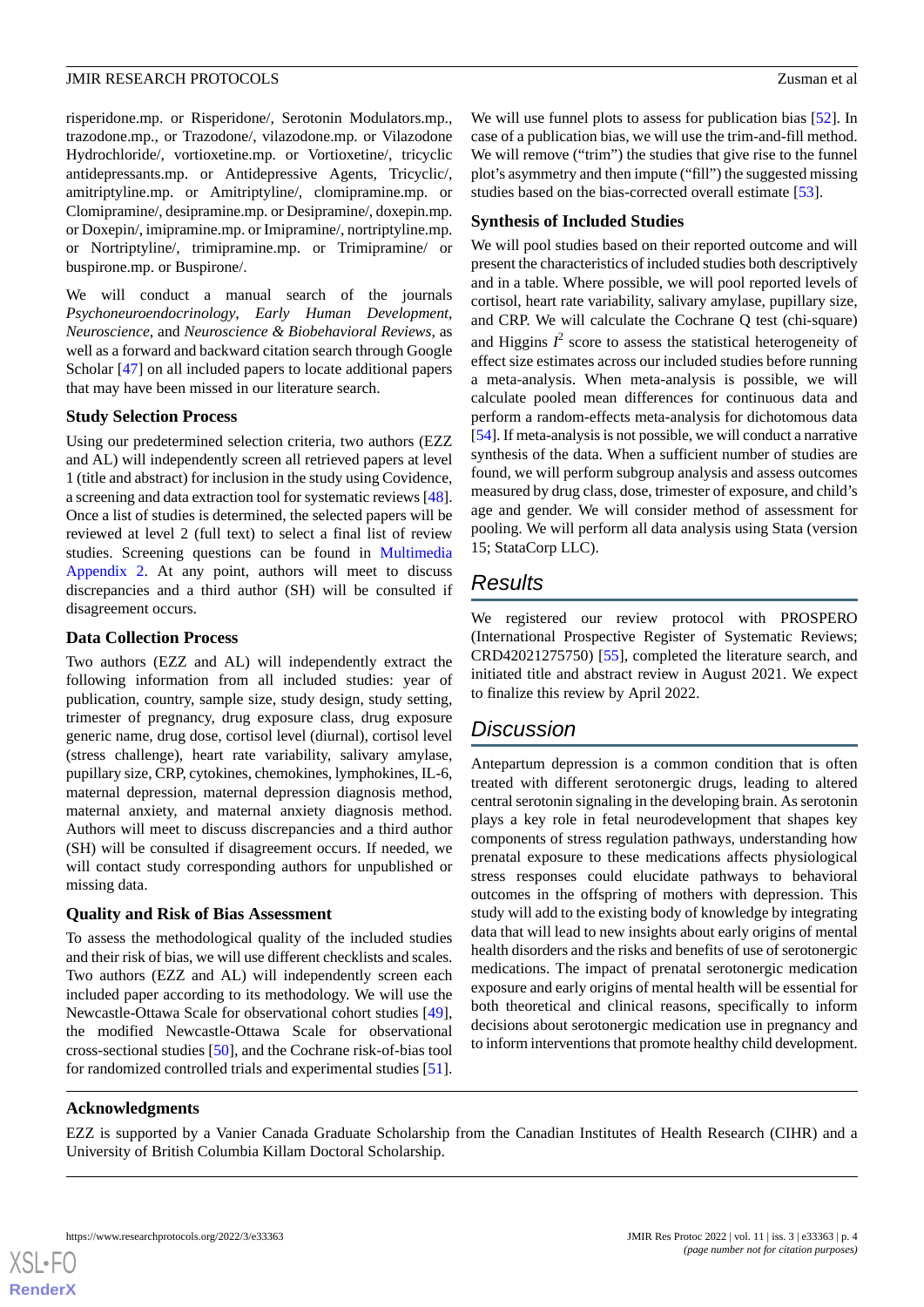# **Conflicts of Interest**

None declared.

# <span id="page-4-8"></span>**Multimedia Appendix 1**

Search strategy for MEDLINE database. [[PNG File , 304 KB-Multimedia Appendix 1](https://jmir.org/api/download?alt_name=resprot_v11i3e33363_app1.png&filename=5718c83e244717a2a98b917dacb503b6.png)]

# <span id="page-4-9"></span>**Multimedia Appendix 2**

Reviewers' literature search screening questions. [[DOCX File , 15 KB](https://jmir.org/api/download?alt_name=resprot_v11i3e33363_app2.docx&filename=ee09c20b269879a090db66db3a06d4f7.docx)-[Multimedia Appendix 2\]](https://jmir.org/api/download?alt_name=resprot_v11i3e33363_app2.docx&filename=ee09c20b269879a090db66db3a06d4f7.docx)

#### <span id="page-4-0"></span>**References**

- <span id="page-4-1"></span>1. Millard SJ, Weston-Green K, Newell KA. The effects of maternal antidepressant use on offspring behaviour and brain development: Implications for risk of neurodevelopmental disorders. Neurosci Biobehav Rev 2017 Sep;80:743-765. [doi: [10.1016/j.neubiorev.2017.06.008\]](http://dx.doi.org/10.1016/j.neubiorev.2017.06.008) [Medline: [28629713](http://www.ncbi.nlm.nih.gov/entrez/query.fcgi?cmd=Retrieve&db=PubMed&list_uids=28629713&dopt=Abstract)]
- <span id="page-4-2"></span>2. Biaggi A, Conroy S, Pawlby S, Pariante CM. Identifying the women at risk of antenatal anxiety and depression: A systematic review. J Affect Disord 2016 Feb;191:62-77 [[FREE Full text](https://linkinghub.elsevier.com/retrieve/pii/S0165-0327(15)30233-0)] [doi: [10.1016/j.jad.2015.11.014\]](http://dx.doi.org/10.1016/j.jad.2015.11.014) [Medline: [26650969](http://www.ncbi.nlm.nih.gov/entrez/query.fcgi?cmd=Retrieve&db=PubMed&list_uids=26650969&dopt=Abstract)]
- 3. Oberlander TF, Warburton W, Misri S, Aghajanian J, Hertzman C. Neonatal outcomes after prenatal exposure to selective serotonin reuptake inhibitor antidepressants and maternal depression using population-based linked health data. Arch Gen Psychiatry 2006 Aug 01;63(8):898-906. [doi: [10.1001/archpsyc.63.8.898\]](http://dx.doi.org/10.1001/archpsyc.63.8.898) [Medline: [16894066](http://www.ncbi.nlm.nih.gov/entrez/query.fcgi?cmd=Retrieve&db=PubMed&list_uids=16894066&dopt=Abstract)]
- 4. Ashley JM, Harper BD, Arms-Chavez CJ, LoBello SG. Estimated prevalence of antenatal depression in the US population. Arch Womens Ment Health 2016 Apr 21;19(2):395-400. [doi: [10.1007/s00737-015-0593-1\]](http://dx.doi.org/10.1007/s00737-015-0593-1) [Medline: [26687691](http://www.ncbi.nlm.nih.gov/entrez/query.fcgi?cmd=Retrieve&db=PubMed&list_uids=26687691&dopt=Abstract)]
- 5. Molenaar NM, Bais B, Lambregtse-van den Berg MP, Mulder CL, Howell EA, Fox NS, et al. The international prevalence of antidepressant use before, during, and after pregnancy: A systematic review and meta-analysis of timing, type of prescriptions and geographical variability. J Affect Disord 2020 Mar 01;264:82-89. [doi: [10.1016/j.jad.2019.12.014](http://dx.doi.org/10.1016/j.jad.2019.12.014)] [Medline: [31846905](http://www.ncbi.nlm.nih.gov/entrez/query.fcgi?cmd=Retrieve&db=PubMed&list_uids=31846905&dopt=Abstract)]
- <span id="page-4-3"></span>6. O'Connor E, Senger CA, Henninger ML, Coppola E, Gaynes BN. Interventions to Prevent Perinatal Depression: Evidence Report and Systematic Review for the US Preventive Services Task Force. JAMA 2019 Dec 12;321(6):588-601. [doi: [10.1001/jama.2018.20865](http://dx.doi.org/10.1001/jama.2018.20865)] [Medline: [30747970](http://www.ncbi.nlm.nih.gov/entrez/query.fcgi?cmd=Retrieve&db=PubMed&list_uids=30747970&dopt=Abstract)]
- <span id="page-4-4"></span>7. Brown HK, Ray JG, Wilton AS, Lunsky Y, Gomes T, Vigod SN. Association Between Serotonergic Antidepressant Use During Pregnancy and Autism Spectrum Disorder in Children. JAMA 2017 Apr 18;317(15):1544-1552. [doi: [10.1001/jama.2017.3415](http://dx.doi.org/10.1001/jama.2017.3415)] [Medline: [28418480](http://www.ncbi.nlm.nih.gov/entrez/query.fcgi?cmd=Retrieve&db=PubMed&list_uids=28418480&dopt=Abstract)]
- 8. Goodnick PJ, Goldstein BJ. Selective serotonin reuptake inhibitors in affective disorders I. Basic pharmacology. J Psychopharmacol Oxf Engl 1998;12(3 suppl B):5-20. [doi: [10.1177/0269881198012003021](http://dx.doi.org/10.1177/0269881198012003021)]
- 9. Holland J, Brown R. Neonatal venlafaxine discontinuation syndrome: A mini-review. Eur J Paediatr Neurol 2017 Mar;21(2):264-268. [doi: [10.1016/j.ejpn.2016.11.003](http://dx.doi.org/10.1016/j.ejpn.2016.11.003)] [Medline: [27931774](http://www.ncbi.nlm.nih.gov/entrez/query.fcgi?cmd=Retrieve&db=PubMed&list_uids=27931774&dopt=Abstract)]
- 10. Dubovicky M, Belovicova K, Csatlosova K, Bogi E. Risks of using SSRI / SNRI antidepressants during pregnancy and lactation. Interdiscip Toxicol 2017;10(1):30-34. [doi: [10.1515/intox-2017-0004\]](http://dx.doi.org/10.1515/intox-2017-0004)
- 11. Newport DJ, Calamaras MR, DeVane CL, Donovan J, Beach AJ, Winn S, et al. Atypical antipsychotic administration during late pregnancy: placental passage and obstetrical outcomes. Am J Psychiatry 2007 Aug;164(8):1214-1220. [doi: [10.1176/appi.ajp.2007.06111886\]](http://dx.doi.org/10.1176/appi.ajp.2007.06111886) [Medline: [17671284](http://www.ncbi.nlm.nih.gov/entrez/query.fcgi?cmd=Retrieve&db=PubMed&list_uids=17671284&dopt=Abstract)]
- <span id="page-4-6"></span><span id="page-4-5"></span>12. Dalmizrak O, Kulaksiz-Erkmen G, Ozer N. The inhibition characteristics of human placental glutathione S-transferase-π by tricyclic antidepressants: amitriptyline and clomipramine. Mol Cell Biochem 2011 Sep 13;355(1-2):223-231. [doi: [10.1007/s11010-011-0858-6\]](http://dx.doi.org/10.1007/s11010-011-0858-6) [Medline: [21567209](http://www.ncbi.nlm.nih.gov/entrez/query.fcgi?cmd=Retrieve&db=PubMed&list_uids=21567209&dopt=Abstract)]
- 13. Oberlander TF. Fetal serotonin signaling: setting pathways for early childhood development and behavior. J Adolesc Health 2012 Aug;51(2 Suppl):S9-16. [doi: [10.1016/j.jadohealth.2012.04.009](http://dx.doi.org/10.1016/j.jadohealth.2012.04.009)] [Medline: [22794534](http://www.ncbi.nlm.nih.gov/entrez/query.fcgi?cmd=Retrieve&db=PubMed&list_uids=22794534&dopt=Abstract)]
- <span id="page-4-7"></span>14. de Montigny C, Chaput Y, Blier P. Modification of serotonergic neuron properties by long-term treatment with serotonin reuptake blockers. J Clin Psychiatry 1990 Dec;51 Suppl B:4-8. [Medline: [2175309](http://www.ncbi.nlm.nih.gov/entrez/query.fcgi?cmd=Retrieve&db=PubMed&list_uids=2175309&dopt=Abstract)]
- 15. Borue X, Chen J, Condron BG. Developmental effects of SSRIs: lessons learned from animal studies. Int J Dev Neurosci 2007 Oct 07;25(6):341-347 [\[FREE Full text\]](http://europepmc.org/abstract/MED/17706396) [doi: [10.1016/j.ijdevneu.2007.06.003](http://dx.doi.org/10.1016/j.ijdevneu.2007.06.003)] [Medline: [17706396](http://www.ncbi.nlm.nih.gov/entrez/query.fcgi?cmd=Retrieve&db=PubMed&list_uids=17706396&dopt=Abstract)]
- 16. Rotem-Kohavi N, Williams LJ, Oberlander TF. Advanced neuroimaging: A window into the neural correlates of fetal programming related to prenatal exposure to maternal depression and SSRIs. Semin Perinatol 2020 Apr;44(3):151223. [doi: [10.1016/j.semperi.2020.151223](http://dx.doi.org/10.1016/j.semperi.2020.151223)] [Medline: [32122645\]](http://www.ncbi.nlm.nih.gov/entrez/query.fcgi?cmd=Retrieve&db=PubMed&list_uids=32122645&dopt=Abstract)
- 17. Ornoy A, Koren G. SSRIs and SNRIs (SRI) in Pregnancy: Effects on the Course of Pregnancy and the Offspring: How Far Are We from Having All the Answers? Int J Mol Sci 2019 May 14;20(10):2370 [[FREE Full text\]](https://www.mdpi.com/resolver?pii=ijms20102370) [doi: [10.3390/ijms20102370](http://dx.doi.org/10.3390/ijms20102370)] [Medline: [31091646](http://www.ncbi.nlm.nih.gov/entrez/query.fcgi?cmd=Retrieve&db=PubMed&list_uids=31091646&dopt=Abstract)]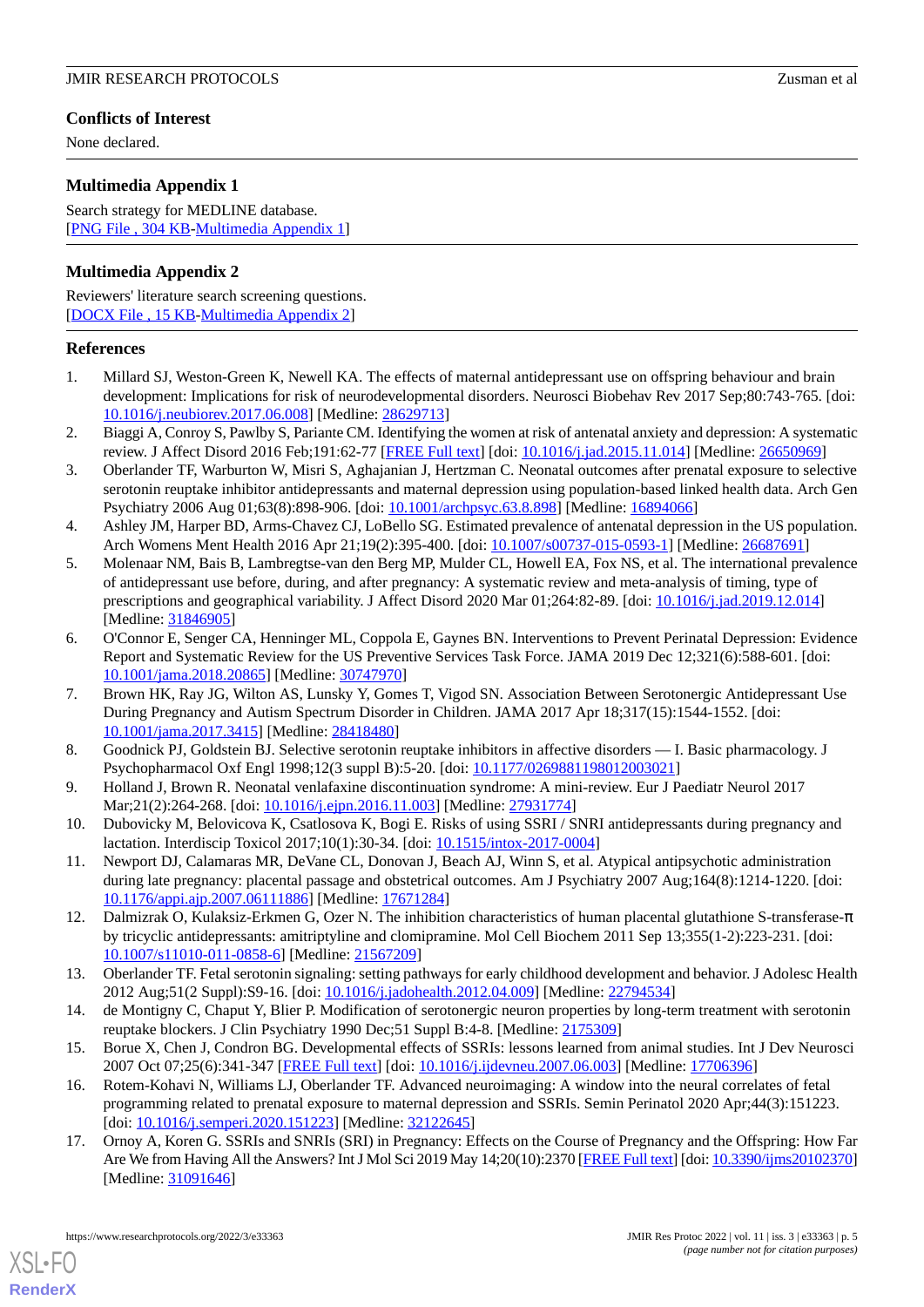#### JMIR RESEARCH PROTOCOLS Zusman et al

- <span id="page-5-0"></span>18. Shirtcliff EA, Essex MJ. Concurrent and longitudinal associations of basal and diurnal cortisol with mental health symptoms in early adolescence. Dev Psychobiol 2008 Nov;50(7):690-703. [doi: [10.1002/dev.20336](http://dx.doi.org/10.1002/dev.20336)]
- 19. Gunnar M, Quevedo K. The neurobiology of stress and development. Annu Rev Psychol 2007 Jan;58(1):145-173. [doi: [10.1146/annurev.psych.58.110405.085605](http://dx.doi.org/10.1146/annurev.psych.58.110405.085605)] [Medline: [16903808](http://www.ncbi.nlm.nih.gov/entrez/query.fcgi?cmd=Retrieve&db=PubMed&list_uids=16903808&dopt=Abstract)]
- <span id="page-5-1"></span>20. Gunnar MR, Vazquez DM. Low cortisol and a flattening of expected daytime rhythm: potential indices of risk in human development. Dev Psychopathol 2001 Sep 27;13(3):515-538. [doi: [10.1017/s0954579401003066](http://dx.doi.org/10.1017/s0954579401003066)] [Medline: [11523846\]](http://www.ncbi.nlm.nih.gov/entrez/query.fcgi?cmd=Retrieve&db=PubMed&list_uids=11523846&dopt=Abstract)
- <span id="page-5-2"></span>21. Eisenberg N, Spinrad TL, Eggum ND. Emotion-related self-regulation and its relation to children's maladjustment. Annu Rev Clin Psychol 2010 Mar 01;6(1):495-525 [[FREE Full text](http://europepmc.org/abstract/MED/20192797)] [doi: [10.1146/annurev.clinpsy.121208.131208\]](http://dx.doi.org/10.1146/annurev.clinpsy.121208.131208) [Medline: [20192797](http://www.ncbi.nlm.nih.gov/entrez/query.fcgi?cmd=Retrieve&db=PubMed&list_uids=20192797&dopt=Abstract)]
- <span id="page-5-3"></span>22. Azmitia E. Serotonin Neurons, Neuroplasticity, and Homeostasis of Neural Tissue. Neuropsychopharmacology 1999 Aug;21(2):33S-45S. [doi: [10.1016/s0893-133x\(99\)00022-6](http://dx.doi.org/10.1016/s0893-133x(99)00022-6)]
- <span id="page-5-4"></span>23. Whitaker-Azmitia PM, Druse M, Walker P, Lauder JM. Serotonin as a developmental signal. Behavioural Brain Research 1995 Dec;73(1-2):19-29. [doi: [10.1016/0166-4328\(96\)00071-x\]](http://dx.doi.org/10.1016/0166-4328(96)00071-x)
- <span id="page-5-5"></span>24. Huether G, Thömke F, Adler L. Administration of tryptophan-enriched diets to pregnant rats retards the development of the serotonergic system in their offspring. Developmental Brain Research 1992 Aug;68(2):175-181. [doi: [10.1016/0165-3806\(92\)90059-6](http://dx.doi.org/10.1016/0165-3806(92)90059-6)]
- <span id="page-5-6"></span>25. Di Pino G, Moessner R, Lesch K, Lauder J, Persico A. Roles for Serotonin in Neurodevelopment: More than just Neural Transmission. CN 2004 Oct 01;2(4):403-417. [doi: [10.2174/1570159043359495](http://dx.doi.org/10.2174/1570159043359495)]
- <span id="page-5-7"></span>26. Brummelte S, Mc Glanaghy E, Bonnin A, Oberlander T. Developmental changes in serotonin signaling: Implications for early brain function, behavior and adaptation. Neuroscience 2017 Feb 07;342:212-231 [[FREE Full text](http://europepmc.org/abstract/MED/26905950)] [doi: [10.1016/j.neuroscience.2016.02.037\]](http://dx.doi.org/10.1016/j.neuroscience.2016.02.037) [Medline: [26905950\]](http://www.ncbi.nlm.nih.gov/entrez/query.fcgi?cmd=Retrieve&db=PubMed&list_uids=26905950&dopt=Abstract)
- <span id="page-5-8"></span>27. Houwing DJ, Buwalda B, van der Zee EA, de Boer SF, Olivier JDA. The Serotonin Transporter and Early Life Stress: Translational Perspectives. Front Cell Neurosci 2017 Apr 26;11:117 [[FREE Full text](https://doi.org/10.3389/fncel.2017.00117)] [doi: [10.3389/fncel.2017.00117\]](http://dx.doi.org/10.3389/fncel.2017.00117) [Medline: [28491024](http://www.ncbi.nlm.nih.gov/entrez/query.fcgi?cmd=Retrieve&db=PubMed&list_uids=28491024&dopt=Abstract)]
- <span id="page-5-9"></span>28. St-Pierre J, Laurent L, King S, Vaillancourt C. Effects of prenatal maternal stress on serotonin and fetal development. Placenta 2016 Dec;48:S66-S71. [doi: [10.1016/j.placenta.2015.11.013](http://dx.doi.org/10.1016/j.placenta.2015.11.013)]
- 29. Côté F, Fligny C, Fromes Y, Mallet J, Vodjdani G. Recent advances in understanding serotonin regulation of cardiovascular function. Trends Mol Med 2004 May;10(5):232-238. [doi: [10.1016/j.molmed.2004.03.007](http://dx.doi.org/10.1016/j.molmed.2004.03.007)] [Medline: [15121050](http://www.ncbi.nlm.nih.gov/entrez/query.fcgi?cmd=Retrieve&db=PubMed&list_uids=15121050&dopt=Abstract)]
- <span id="page-5-10"></span>30. Kermorgant M, Pavy-Le TA, Senard J, Arvanitis D. Serotonergic Receptor 5-HT2A in the Cardiosympathovagal System. In: Guiard BP, Giovanni G, editors. 5-HT2A Receptors in the Central Nervous System. Switzerland: Springer International Publishing; 2018:137-145.
- <span id="page-5-12"></span><span id="page-5-11"></span>31. Fisher LA, Brown MR. 3 Central regulation of stress responses: regulation of the autonomic nervous system and visceral function by corticotrophin releasing factor-41. Baillière's Clinical Endocrinology and Metabolism 1991 Mar;5(1):35-50. [doi: [10.1016/s0950-351x\(05\)80095-3](http://dx.doi.org/10.1016/s0950-351x(05)80095-3)]
- <span id="page-5-13"></span>32. Chaouloff F, Berton O, Mormède P. Serotonin and Stress. Neuropsychopharmacology 1999 Aug;21(2):28S-32S. [doi: [10.1016/s0893-133x\(99\)00008-1](http://dx.doi.org/10.1016/s0893-133x(99)00008-1)]
- <span id="page-5-14"></span>33. Mitchell JB, Iny LJ, Meaney MJ. The role of serotonin in the development and environmental regulation of type II corticosteroid receptor binding in rat hippocampus. Developmental Brain Research 1990 Sep;55(2):231-235. [doi: [10.1016/0165-3806\(90\)90204-c\]](http://dx.doi.org/10.1016/0165-3806(90)90204-c)
- <span id="page-5-16"></span><span id="page-5-15"></span>34. Chaouloff F. Physiopharmacological interactions between stress hormones and central serotonergic systems. Brain Research Reviews 1993 Jan;18(1):1-32. [doi: [10.1016/0165-0173\(93\)90005-k](http://dx.doi.org/10.1016/0165-0173(93)90005-k)]
- 35. Everly G, Lating J. The Anatomy and Physiology of the Human Stress Response. In: A Clinical Guide to the Treatment of the Human Stress Response. New York, NY: Springer; 2019:19-56.
- <span id="page-5-17"></span>36. Lv J, Liu F. The Role of Serotonin beyond the Central Nervous System during Embryogenesis. Front Cell Neurosci 2017 Mar 13;11:74 [\[FREE Full text\]](https://doi.org/10.3389/fncel.2017.00074) [doi: [10.3389/fncel.2017.00074\]](http://dx.doi.org/10.3389/fncel.2017.00074) [Medline: [28348520\]](http://www.ncbi.nlm.nih.gov/entrez/query.fcgi?cmd=Retrieve&db=PubMed&list_uids=28348520&dopt=Abstract)
- <span id="page-5-19"></span><span id="page-5-18"></span>37. Kapoor A, Dunn E, Kostaki A, Andrews M, Matthews SG. Fetal programming of hypothalamo-pituitary-adrenal function: prenatal stress and glucocorticoids. J Physiol 2006 Apr 01;572(Pt 1):31-44 [\[FREE Full text\]](https://doi.org/10.1113/jphysiol.2006.105254) [doi: [10.1113/jphysiol.2006.105254\]](http://dx.doi.org/10.1113/jphysiol.2006.105254) [Medline: [16469780\]](http://www.ncbi.nlm.nih.gov/entrez/query.fcgi?cmd=Retrieve&db=PubMed&list_uids=16469780&dopt=Abstract)
- <span id="page-5-20"></span>38. Glover V, O'Connor TG, O'Donnell K. Prenatal stress and the programming of the HPA axis. Neurosci Biobehav Rev 2010 Sep;35(1):17-22. [doi: [10.1016/j.neubiorev.2009.11.008\]](http://dx.doi.org/10.1016/j.neubiorev.2009.11.008) [Medline: [19914282](http://www.ncbi.nlm.nih.gov/entrez/query.fcgi?cmd=Retrieve&db=PubMed&list_uids=19914282&dopt=Abstract)]
- <span id="page-5-21"></span>39. Ramage AG. Central cardiovascular regulation and 5-hydroxytryptamine receptors. Brain Research Bulletin 2001 Nov;56(5):425-439. [doi: [10.1016/s0361-9230\(01\)00612-8](http://dx.doi.org/10.1016/s0361-9230(01)00612-8)]
- 40. Laplante P, Diorio J, Meaney MJ. Serotonin regulates hippocampal glucocorticoid receptor expression via a 5-HT7 receptor. Developmental Brain Research 2002 Dec;139(2):199-203. [doi: [10.1016/s0165-3806\(02\)00550-3\]](http://dx.doi.org/10.1016/s0165-3806(02)00550-3)
- 41. Kofman O. The role of prenatal stress in the etiology of developmental behavioural disorders. Neuroscience & Biobehavioral Reviews 2002 Jun;26(4):457-470. [doi: [10.1016/s0149-7634\(02\)00015-5\]](http://dx.doi.org/10.1016/s0149-7634(02)00015-5)
- 42. Weinstock M. Alterations induced by gestational stress in brain morphology and behaviour of the offspring. Progress in Neurobiology 2001 Dec;65(5):427-451. [doi: [10.1016/s0301-0082\(01\)00018-1\]](http://dx.doi.org/10.1016/s0301-0082(01)00018-1)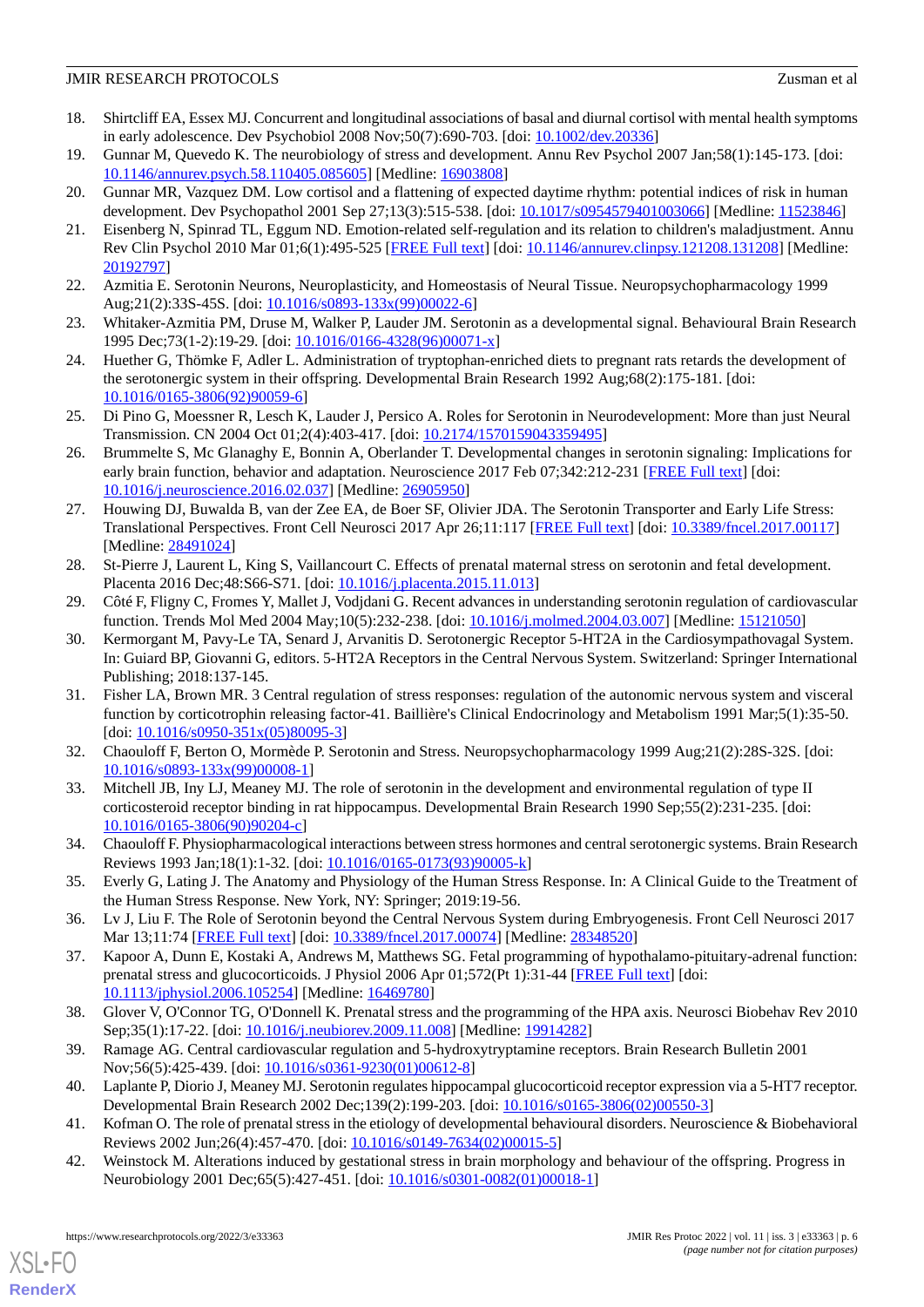#### JMIR RESEARCH PROTOCOLS Zusman et al

- <span id="page-6-0"></span>43. Francis D, Diorio J, LaPlante P, Weaver S, Seckl JR, Meaney MJ. The role of early environmental events in regulating neuroendocrine development. Moms, pups, stress, and glucocorticoid receptors. Ann N Y Acad Sci 1996 Sep 20;794:136-152. [doi: [10.1111/j.1749-6632.1996.tb32517.x](http://dx.doi.org/10.1111/j.1749-6632.1996.tb32517.x)] [Medline: [8853600\]](http://www.ncbi.nlm.nih.gov/entrez/query.fcgi?cmd=Retrieve&db=PubMed&list_uids=8853600&dopt=Abstract)
- <span id="page-6-1"></span>44. Rayen I, Gemmel M, Pauley G, Steinbusch HWM, Pawluski JL. Developmental exposure to SSRIs, in addition to maternal stress, has long-term sex-dependent effects on hippocampal plasticity. Psychopharmacology (Berl) 2015 Apr 12;232(7):1231-1244. [doi: [10.1007/s00213-014-3758-0\]](http://dx.doi.org/10.1007/s00213-014-3758-0) [Medline: [25304865](http://www.ncbi.nlm.nih.gov/entrez/query.fcgi?cmd=Retrieve&db=PubMed&list_uids=25304865&dopt=Abstract)]
- <span id="page-6-3"></span><span id="page-6-2"></span>45. Liberati A, Altman DG, Tetzlaff J, Mulrow C, Gøtzsche PC, Ioannidis JPA, et al. The PRISMA statement for reporting systematic reviews and meta-analyses of studies that evaluate healthcare interventions: explanation and elaboration. BMJ 2009 Jul 21;339:b2700-b2700 [[FREE Full text](http://europepmc.org/abstract/MED/19622552)] [doi: [10.1136/bmj.b2700\]](http://dx.doi.org/10.1136/bmj.b2700) [Medline: [19622552\]](http://www.ncbi.nlm.nih.gov/entrez/query.fcgi?cmd=Retrieve&db=PubMed&list_uids=19622552&dopt=Abstract)
- <span id="page-6-4"></span>46. Moher D, Shamseer L, Clarke M, Ghersi D, Liberati A, Petticrew M, PRISMA-P Group. Preferred reporting items for systematic review and meta-analysis protocols (PRISMA-P) 2015 statement. Syst Rev 2015 Jan 01;4:1 [[FREE Full text\]](https://systematicreviewsjournal.biomedcentral.com/articles/10.1186/2046-4053-4-1) [doi: [10.1186/2046-4053-4-1](http://dx.doi.org/10.1186/2046-4053-4-1)] [Medline: [25554246\]](http://www.ncbi.nlm.nih.gov/entrez/query.fcgi?cmd=Retrieve&db=PubMed&list_uids=25554246&dopt=Abstract)
- <span id="page-6-5"></span>47. Schroeder R. Pointing Users Toward Citation Searching: Using Google Scholar and Web of Science. portal: Libraries and the Academy 2007;7(2):243-248. [doi: [10.1353/pla.2007.0022](http://dx.doi.org/10.1353/pla.2007.0022)]
- <span id="page-6-6"></span>48. Babineau J. Product Review: Covidence (Systematic Review Software). J Can Health Libr Assoc 2014 Aug 01;35(2):68-71. [doi: [10.5596/c14-016\]](http://dx.doi.org/10.5596/c14-016)
- <span id="page-6-7"></span>49. Stang A. Critical evaluation of the Newcastle-Ottawa scale for the assessment of the quality of nonrandomized studies in meta-analyses. Eur J Epidemiol 2010 Sep;25(9):603-605. [doi: [10.1007/s10654-010-9491-z\]](http://dx.doi.org/10.1007/s10654-010-9491-z) [Medline: [20652370\]](http://www.ncbi.nlm.nih.gov/entrez/query.fcgi?cmd=Retrieve&db=PubMed&list_uids=20652370&dopt=Abstract)
- <span id="page-6-8"></span>50. Herzog R, Álvarez-Pasquin MJ, Díaz C, Del BJL, Estrada JM, Gil Á. Are healthcare workers' intentions to vaccinate related to their knowledge, beliefs and attitudes? A systematic review. BMC Public Health 2013 Feb 19;13:154 [\[FREE Full text\]](https://bmcpublichealth.biomedcentral.com/articles/10.1186/1471-2458-13-154) [doi: [10.1186/1471-2458-13-154](http://dx.doi.org/10.1186/1471-2458-13-154)] [Medline: [23421987\]](http://www.ncbi.nlm.nih.gov/entrez/query.fcgi?cmd=Retrieve&db=PubMed&list_uids=23421987&dopt=Abstract)
- <span id="page-6-10"></span><span id="page-6-9"></span>51. Sterne JAC, Savović J, Page MJ, Elbers RG, Blencowe NS, Boutron I, et al. RoB 2: a revised tool for assessing risk of bias in randomised trials. BMJ 2019 Aug 28;366:l4898. [doi: [10.1136/bmj.l4898\]](http://dx.doi.org/10.1136/bmj.l4898) [Medline: [31462531\]](http://www.ncbi.nlm.nih.gov/entrez/query.fcgi?cmd=Retrieve&db=PubMed&list_uids=31462531&dopt=Abstract)
- 52. Sterne JA, Egger M. Funnel plots for detecting bias in meta-analysis: guidelines on choice of axis. J Clin Epidemiol 2001 Oct;54(10):1046-1055. [doi: [10.1016/s0895-4356\(01\)00377-8](http://dx.doi.org/10.1016/s0895-4356(01)00377-8)] [Medline: [11576817](http://www.ncbi.nlm.nih.gov/entrez/query.fcgi?cmd=Retrieve&db=PubMed&list_uids=11576817&dopt=Abstract)]
- <span id="page-6-12"></span><span id="page-6-11"></span>53. Shi L, Lin L. The trim-and-fill method for publication bias: practical guidelines and recommendations based on a large database of meta-analyses. Medicine (Baltimore) 2019 Jun;98(23):e15987 [\[FREE Full text\]](https://doi.org/10.1097/MD.0000000000015987) [doi: [10.1097/MD.0000000000015987](http://dx.doi.org/10.1097/MD.0000000000015987)] [Medline: [31169736](http://www.ncbi.nlm.nih.gov/entrez/query.fcgi?cmd=Retrieve&db=PubMed&list_uids=31169736&dopt=Abstract)]
- 54. Higgins JPT, Thomas J, Chandler J, Cumpston M, Li T, Page MJ, et al. Analysing data and undertaking meta-analyses. In: Cochrane Handbook for Systematic Reviews of Interventions. Chichester (UK): John Wiley & Sons; 2019:241-284.
- 55. Booth A, Clarke M, Dooley G, Ghersi D, Moher D, Petticrew M, et al. The nuts and bolts of PROSPERO: an international prospective register of systematic reviews. Syst Rev 2012 Feb 09;1:2 [[FREE Full text](https://systematicreviewsjournal.biomedcentral.com/articles/10.1186/2046-4053-1-2)] [doi: [10.1186/2046-4053-1-2\]](http://dx.doi.org/10.1186/2046-4053-1-2) [Medline: [22587842](http://www.ncbi.nlm.nih.gov/entrez/query.fcgi?cmd=Retrieve&db=PubMed&list_uids=22587842&dopt=Abstract)]

# **Abbreviations**

**5-HT:** 5-hydroxytryptamine (serotonin) **5-HTT:** serotonin transporter **ANS:** autonomic nervous system **CRP:** C-reactive protein **HPA:** hypothalamic-pituitary-adrenal **MeSH:** Medical Subject Headings PRISMA: Preferred Reporting Items for Systematic Reviews and Meta-Analyses **PRISMA-P:** Preferred Reporting Items for Systematic Reviews and Meta-Analyses Protocols **PROSPERO:** International Prospective Register of Systematic Reviews **SNRI:** serotonin–norepinephrine reuptake inhibitor **SSRI:** selective serotonin reuptake inhibitor

*Edited by T Leung; submitted 03.09.21; peer-reviewed by J Hwang, C Weerth; comments to author 17.01.22; revised version received 19.01.22; accepted 26.01.22; published 28.03.22*

*Please cite as: Zusman EZ, Lavu A, Pawliuk C, Pawluski J, Hutchison SM, Platt RW, Oberlander TF Associations Between Prenatal Exposure to Serotonergic Medications and Biobehavioral Stress Regulation: Protocol for a Systematic Review and Meta-analysis JMIR Res Protoc 2022;11(3):e33363 URL: <https://www.researchprotocols.org/2022/3/e33363> doi: [10.2196/33363](http://dx.doi.org/10.2196/33363) PMID:*



**[RenderX](http://www.renderx.com/)**